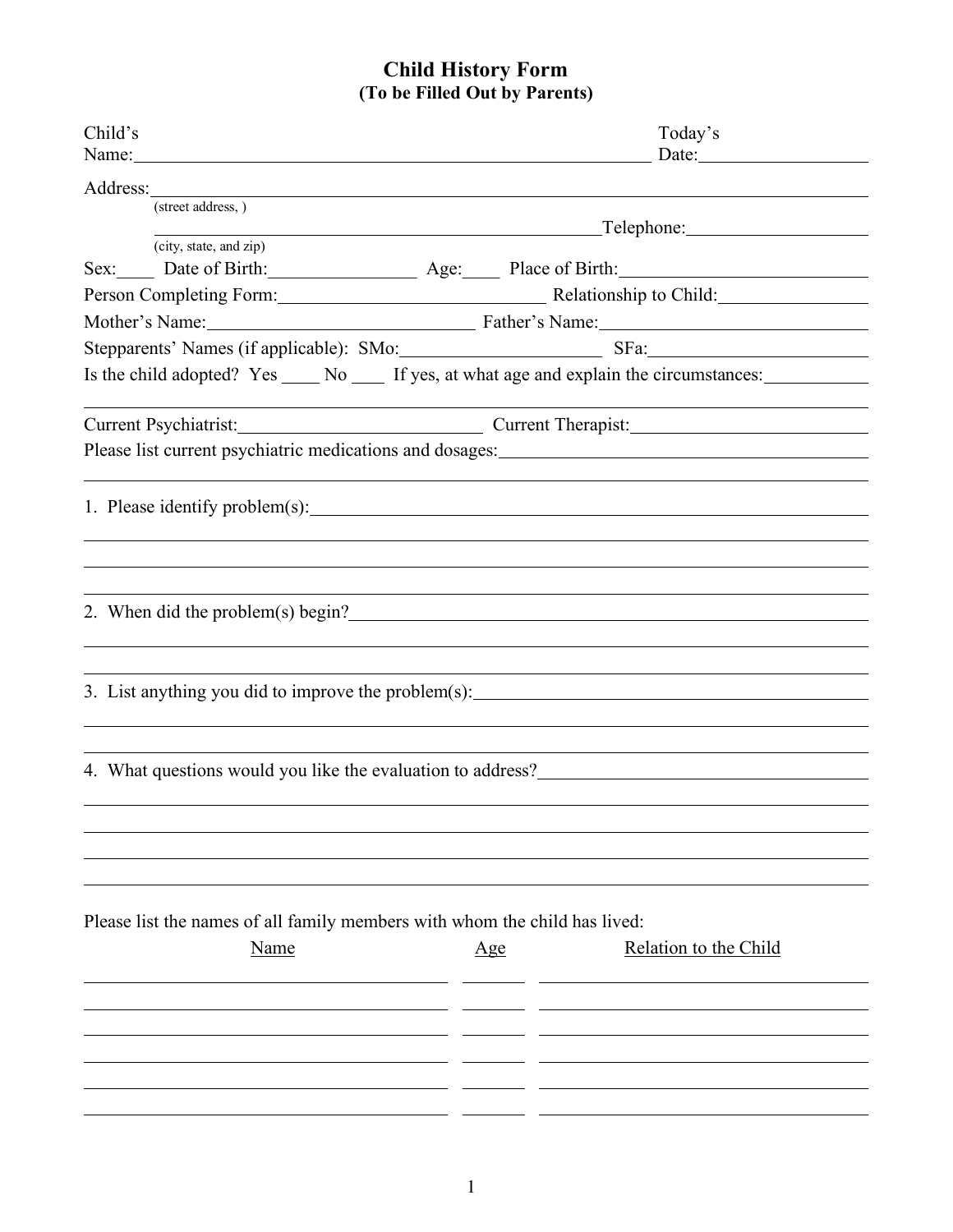| Are the biological parents: Divorced? _________ Separated? ________ Widowed? _______ Remarried? ________<br>If so, list the child's age(s) when these events occurred:                                                       |  |  |
|------------------------------------------------------------------------------------------------------------------------------------------------------------------------------------------------------------------------------|--|--|
|                                                                                                                                                                                                                              |  |  |
| Does the child visit the non-custodial parent? Yes ___ No ___ If so, how often? ____________________                                                                                                                         |  |  |
| Who cared for the child during the first two years? Describe changes in caretakers:                                                                                                                                          |  |  |
| Was English the child's first language? If not, what was the first language and when did the child learn                                                                                                                     |  |  |
| Does the child have a close relationship with an adult not presently living at home? (e.g.: grandparent,<br>relative, family friend) If so, with whom?                                                                       |  |  |
| How often did the family/child change residences and child's reactions to these moves?                                                                                                                                       |  |  |
|                                                                                                                                                                                                                              |  |  |
|                                                                                                                                                                                                                              |  |  |
|                                                                                                                                                                                                                              |  |  |
|                                                                                                                                                                                                                              |  |  |
|                                                                                                                                                                                                                              |  |  |
| Is stepparent employed outside the home? ______ Where? __________________________ Hrs/wk:_____<br>Does child have a close relationship with another adult (e.g., grandparent, relative, family friend)? If so,<br>with whom? |  |  |
| How many friends does your child have? None 1-2 Few Several Many                                                                                                                                                             |  |  |
|                                                                                                                                                                                                                              |  |  |
| Describe your child's strengths:                                                                                                                                                                                             |  |  |
| Has your child ever had a psychological or psychiatric evaluation? Yes _____ No ______ If so, when and<br>by whom?                                                                                                           |  |  |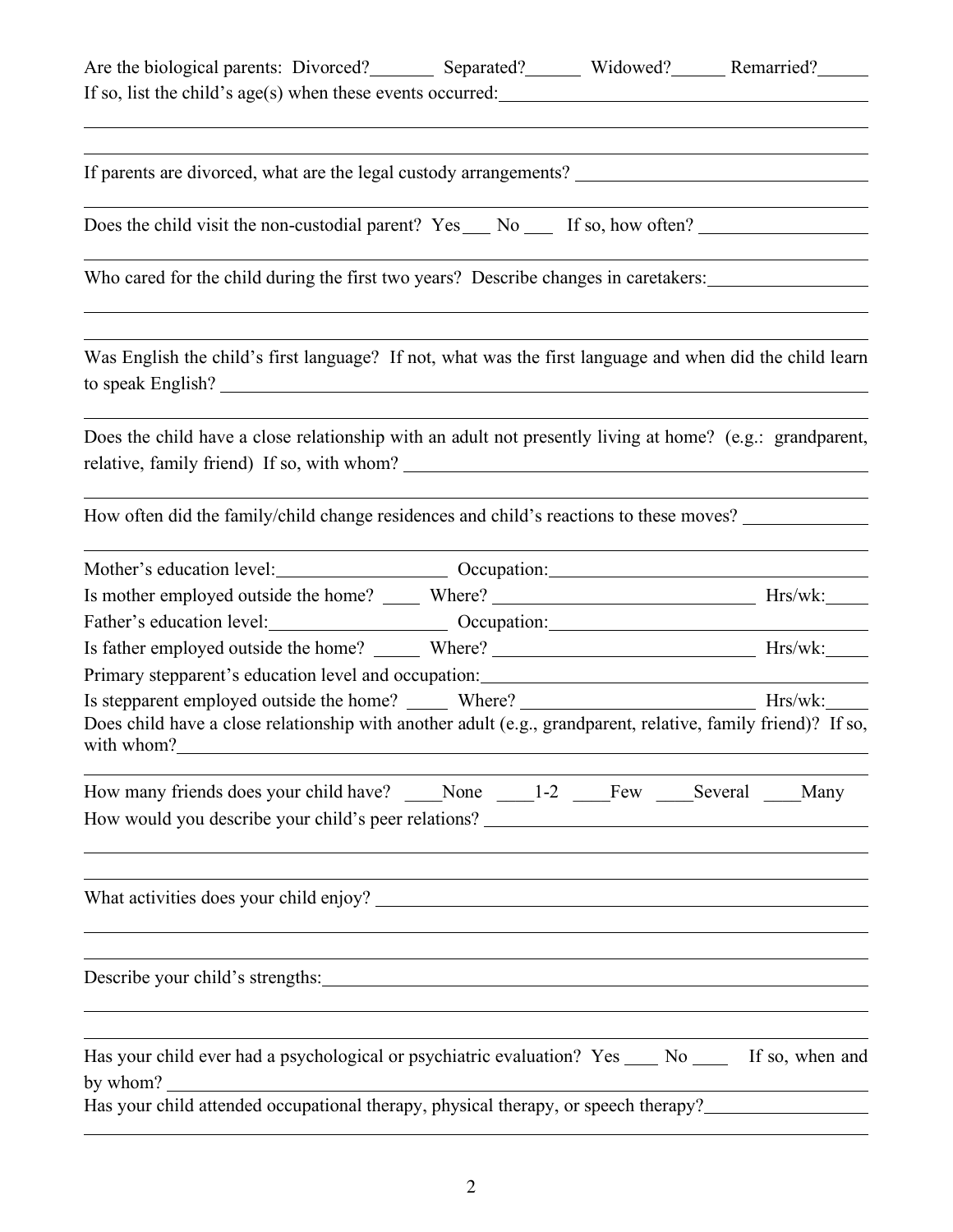| <b>SCHOOLING</b>                                                                                                                                                                                                               |                      |
|--------------------------------------------------------------------------------------------------------------------------------------------------------------------------------------------------------------------------------|----------------------|
| Daycare? ______ Yes ______ No If so, at what ages? ______________________________                                                                                                                                              |                      |
| Special Education? Yes __ No __ If Yes, what type? ______________________________                                                                                                                                              |                      |
| Current School: Grade: Grade: Grade: Grade: Grade: Grade: Grade: Grade: Grade: Grade: Grade: Grade: Grade: Grade: Grade: Grade: Grade: Grade: Grade: Grade: Grade: Grade: Grade: Grade: Grade: Grade: Grade: Grade: Grade: Gra |                      |
| Current School Teacher's Name:                                                                                                                                                                                                 |                      |
| Current School Counselor's Name: 1986                                                                                                                                                                                          |                      |
| Please list schools attended:                                                                                                                                                                                                  |                      |
| <u>Academic Year</u><br><b>School Name and City/State</b>                                                                                                                                                                      | <b>Grades Earned</b> |
|                                                                                                                                                                                                                                |                      |
|                                                                                                                                                                                                                                |                      |
|                                                                                                                                                                                                                                |                      |
|                                                                                                                                                                                                                                |                      |
|                                                                                                                                                                                                                                |                      |
| $4th$ grade                                                                                                                                                                                                                    |                      |
| $5th grade$ grade                                                                                                                                                                                                              |                      |
|                                                                                                                                                                                                                                |                      |
|                                                                                                                                                                                                                                |                      |
|                                                                                                                                                                                                                                |                      |
| $10th$ grade $\overline{\phantom{a}}$                                                                                                                                                                                          |                      |
|                                                                                                                                                                                                                                |                      |
|                                                                                                                                                                                                                                |                      |
|                                                                                                                                                                                                                                |                      |
|                                                                                                                                                                                                                                |                      |
|                                                                                                                                                                                                                                |                      |
|                                                                                                                                                                                                                                |                      |
| Did the child's school performance ever change significantly? If so, please explain:                                                                                                                                           |                      |
|                                                                                                                                                                                                                                |                      |
| PRENATAL HISTORY                                                                                                                                                                                                               |                      |
| Were there any significant problems in the pregnancy? ____Yes ____No If yes, please specify: _____                                                                                                                             |                      |
|                                                                                                                                                                                                                                |                      |
|                                                                                                                                                                                                                                |                      |
|                                                                                                                                                                                                                                |                      |
| Amount: Movement Communication and Movement Communication and Movement Communication and Movement Communication                                                                                                                |                      |
|                                                                                                                                                                                                                                |                      |
| Amount: Movement Communication and Movement Communication and Movement Communication and Movement Communication                                                                                                                |                      |
| Length of: pregnancy _______________; labor and delivery _______________________                                                                                                                                               |                      |
| Were there any complications in labor/delivery? ____Yes ___No If yes, please specify: _____________                                                                                                                            |                      |